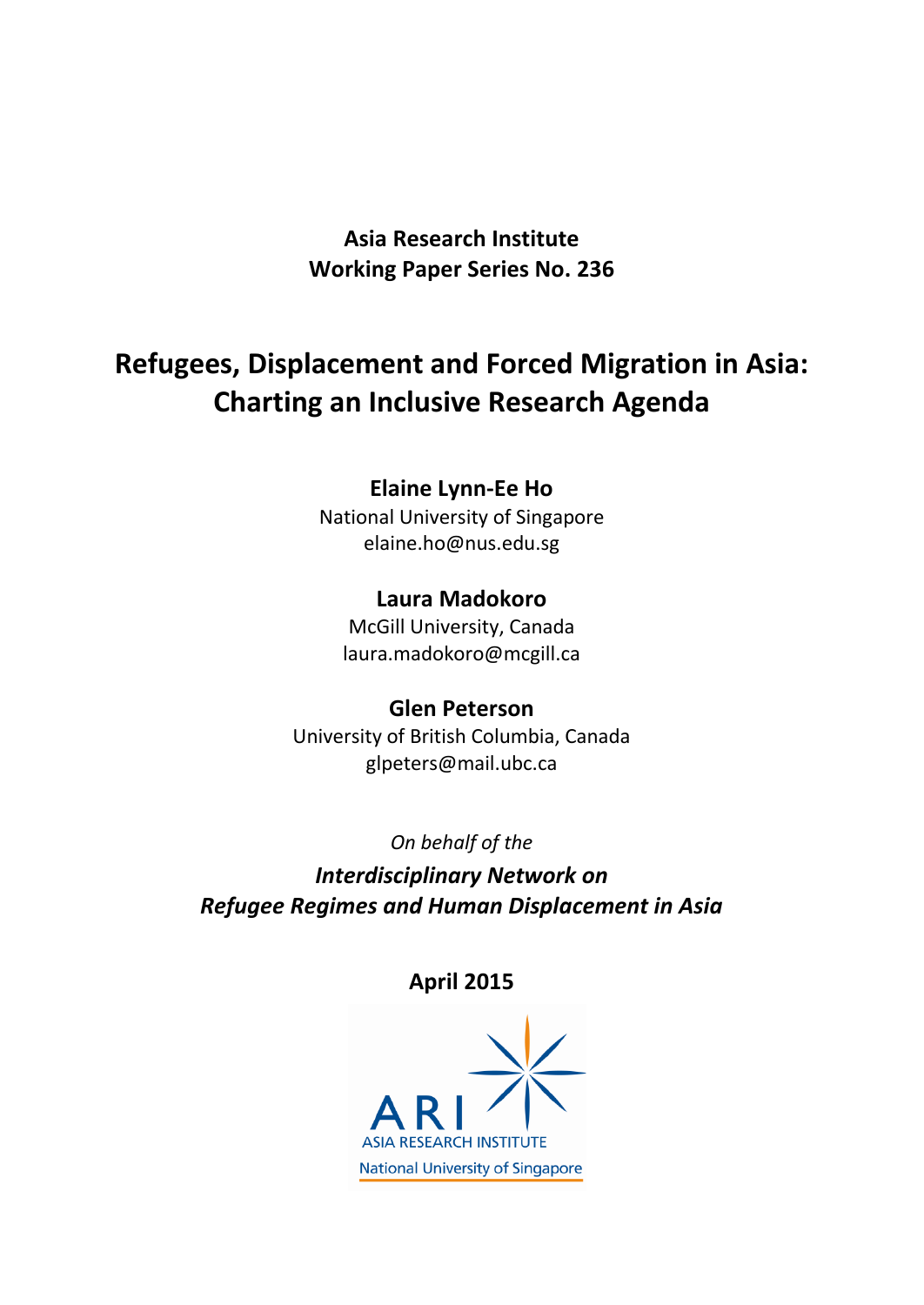The **ARI Working Paper Series** is published electronically by the Asia Research Institute of the National University of Singapore.

© Copyright is held by the author or authors of each Working Paper.

ARI Working Papers cannot be republished, reprinted, or reproduced in any format without the permission of the paper's author or authors.

**Note**: The views expressed in each paper are those of the author or authors of the paper. They do not necessarily represent or reflect the views of the Asia Research Institute, its Editorial Committee or of the National University of Singapore.

Citations of this electronic publication should be made in the following manner: Author, "Title," ARI Working Paper, No. #, Date, www.nus.ari.edu.sg/pub/wps.htm. For instance, Smith, John, "Ethnic Relations in Singapore," ARI Working Paper, No. 1, June 2003, www.ari.nus.edu.sg/pub/wps.htm.

#### **Asia Research Institute Editorial Committee**

Michelle Miller – Chair Eli Elinoff Fiona Lee Eric Kerr Joshua Gedacht Tharuka Maduwanthi Prematillak Valerie Yeo

#### **Asia Research Institute**

National University of Singapore 469A Tower Block #10-01, Bukit Timah Road, Singapore 259770 Tel: (65) 6516 3810 Fax: (65) 6779 1428 Website[: www.ari.nus.edu.sg](http://www.ari.nus.edu.sg/) Email: [arisec@nus.edu.sg](mailto:arisec@nus.edu.sg)

**The Asia Research Institute (ARI)** was established as a university-level institute in July 2001 as one of the strategic initiatives of the National University of Singapore (NUS). The mission of the Institute is to provide a world-class focus and resource for research on the Asian region, located at one of its communications hubs. ARI engages the social sciences broadly defined, and especially interdisciplinary frontiers between and beyond disciplines. Through frequent provision of short-term research appointments it seeks to be a place of encounters between the region and the world. Within NUS it works particularly with the Faculty of Arts and Social Sciences, Business, Law and Design, to support conferences, lectures, and graduate study at the highest level.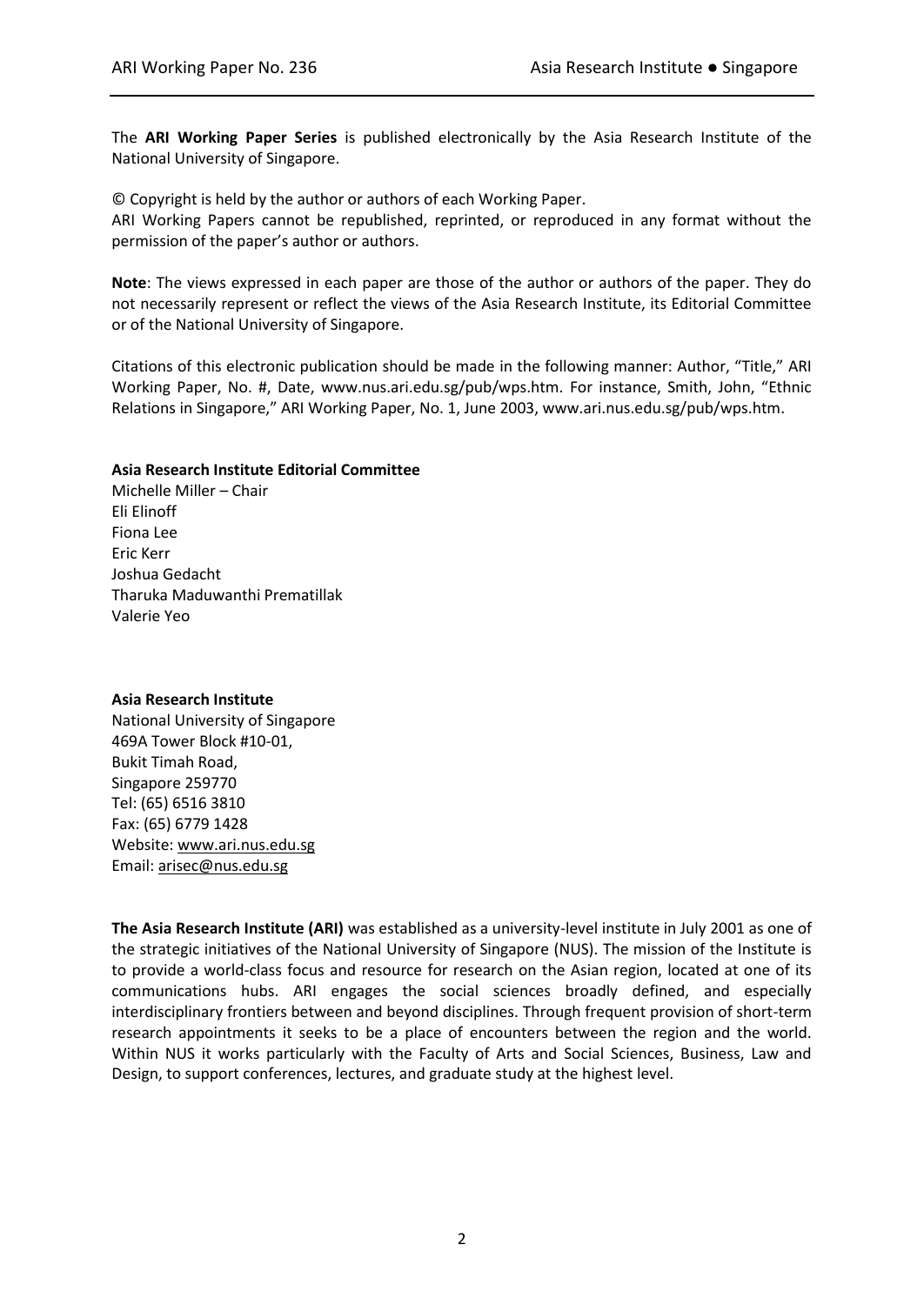### **Refugees, Displacement and Forced Migration in Asia: Charting an Inclusive Research Agenda<sup>1</sup>**

### **INTRODUCTION**

Since the 1920s, a variety of international agreements, conventions, protocols and policies addressing refugee issues have been advanced to address problems of human displacement internationally. Of these, the 1951 UN Convention Relating to the Status of Refugees and the 1967 Protocol are considered key international legal instruments, and the United Nations High Commissioner for Refugees (UNHCR) is recognised as a leading international institution that coordinates humanitarian intervention. However, it can be said that many of these international bodies and legal instruments are predominantly Eurocentric in origin and have limited reach over the different types of forced migration circumstances we see today. Researching human displacement or forced migration in Asia throws up a particular set of epistemological and political issues that are deserving of critical study. According to the latest UNHCR figures for 2013, there are 2,589,230 refugees in South-West Asia, 4,810 in Central Asia, 255,570 in South Asia, 206,860 in South-East Asia and 344,410 in East Asia and the Pacific. From the ten major source countries of refugees in the world, five are Asian: Afghanistan, Syria, Myanmar, Iraq, and Vietnam<sup>2</sup>. The list of top ten refugee hosting states in the world includes six Asian states: Pakistan, Iran, Jordan, Turkey, China, and Lebanon. Asia also has the world's largest protracted refugee situation consisting of 2.7 million registered and another two million undocumented Afghan refugees in Iran and Pakistan.<sup>3</sup>

While such statistics influence policy decisions and popular portrayals of forced migration, they belie the epistemological assumptions made about geographical organisation (into countries and regions), the categorisation of personhood, and the legitimacy of institutional intervention. Domestic, regional and international governance regimes operating at different scales of analyses create particular knowledge structures that have power over the lives of forced migrants. Researching forced migration in Asia reveals the sustained effects of colonial legacies and how culturally specific notions of territory, sovereignty and legal systems influence the treatment of refugees, internally displaced people and other types of forced migrants. The interface of a variety of social actors, from the institutional level to more grounded interventions by forced migrants themselves, and how their engagement has evolved temporally remain urgent issues to be unpacked by researchers.

<sup>1</sup> A working paper by Interdisciplinary Network on Refugee Regimes and Human Displacement in Asia. Corresponding authors: Elaine Lynn-Ee Ho (National University of Singapore, [elaine.ho@nus.edu.sg\)](mailto:elaine.ho@nus.edu.sg), Laura Madokoro (McGill University[, laura.madokoro@mcgill.ca\)](mailto:laura.madokoro@mcgill.ca) and Glen Peterson [\(glpeters@mail.ubc.ca\)](mailto:glpeters@mail.ubc.ca).

<sup>&</sup>lt;sup>2</sup> Vietnam was a major source of refugees during the mass exodus of 'boat people' after 1975 and also before and after 1979 when the Hoa people fled by land to China in the context of Sino-Vietnamese tensions. Although this happened decades ago, the Vietnamese refugee situation is a defining event for the international refugee regime and debates concerning their resettlement abroad remain.

www.unhcr.org, accessed 20 January 2015.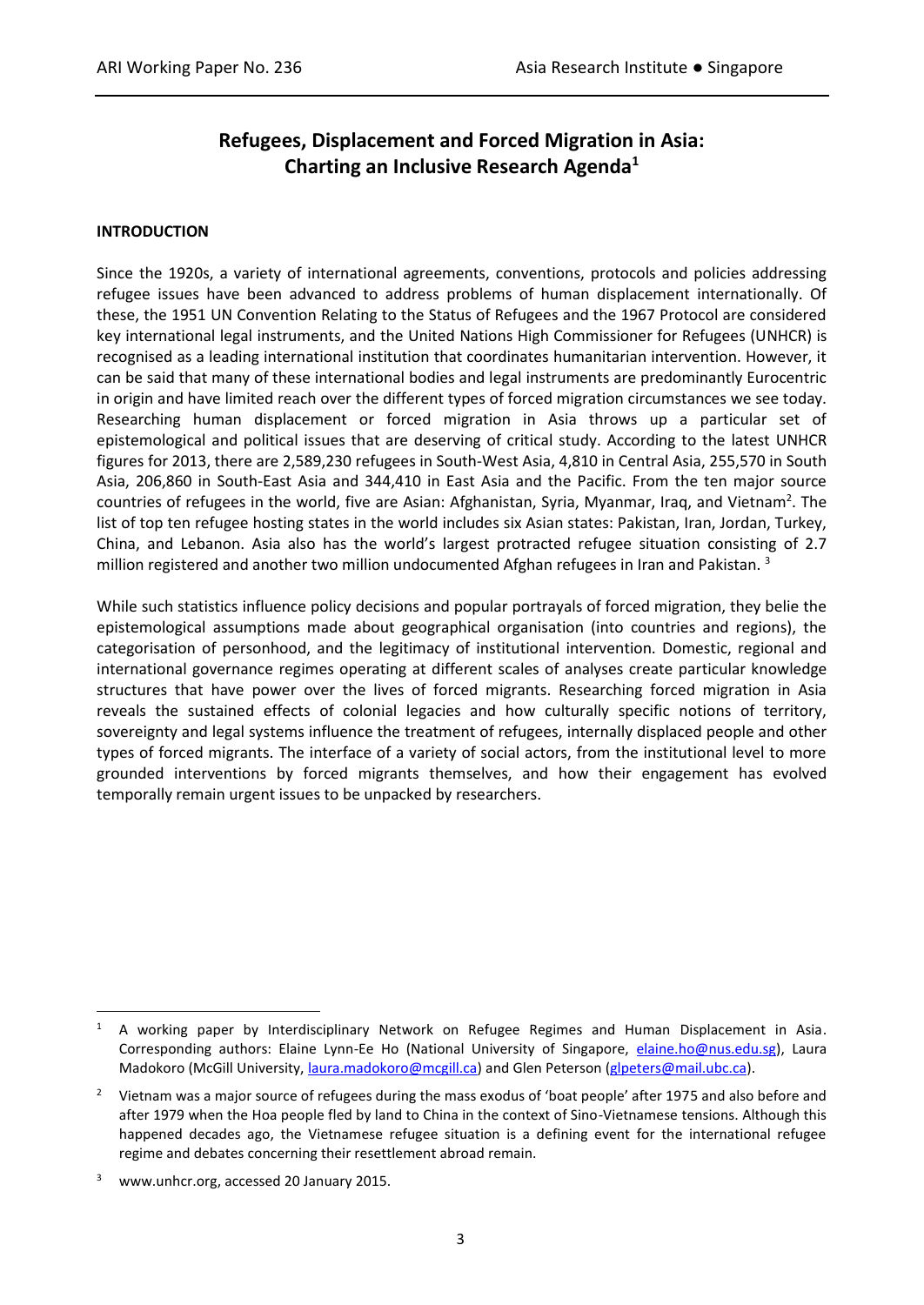This working paper draws together the conceptual discussions of an interdisciplinary group of scholars**<sup>4</sup>** who met at the Graduate Institute in Geneva in February 2014 to explore the feasibility, merits and drawbacks and potential scope of identifying research agendas around the question of refugees, internal displacement and forced migration in Asia. In what turned out to be the inaugural meeting of the Interdisciplinary Network on Refugee Regimes and Human Displacement in Asia (INRRHDA), the group acknowledged that the questions of defining Asia as well as refugees, internal displacement and forced migration were sufficiently significant to warrant future co-ordinated research. In fact, the consensus at the meeting was that definitional questions in the Asian context were so critical and had suffered such neglect as a result of research agendas focused overwhelming on other parts of the world, namely Europe and Africa, that it is critical to take the time to explore definitional issues in order to draw attention to, and work through, some of the biases and difficulties in seamlessly translating concepts of refugees, internal displacement and forced migration from one part of the globe to another. This paper represents the first cut at drawing together the complex themes arising from the productive workshop discussions<sup>5</sup>.

The intention of this working paper is to examine how Asia, as a region, is conceptualized in the fields of refugee studies and forced migration. This helps us better understand how international organizations (IOs) and non-governmental organizations (NGOs) engaged with the diverse refugee, internally displaced and other types of forced migrant populations found in the region, and the experiences of such persons in motion. The discussion that follows sketches out issues discussed by the group with regards to, first, how forced migration in the context of Asia is situated in international developments. Second, we consider the importance of recognising the fluidity of 'Asia' as a geographic region and its implications for researching forced migration, and lastly, drawing on these ideas, we advocate a view that is attentive to the emergence of multiple forced migration regimes historically and in contemporary times as opposed to what is more commonly referred to as the 'international refugee regime'. In the conclusion, we also underline an interdisciplinary agenda for the study of forced migration.

### **ASIA AND THE INTERNATIONAL REFUGEE REGIME**

 $\overline{a}$ 

One of the key issues raised by the workshop participants concerns the Eurocentric character of what is often described as the international refugee regime. The term 'international refugee regime' describes the collective ensemble of international agreements, conventions, protocols, as well as the institutions, policies and practices that have appeared since the 1920s to define, address and, ultimately, it is hoped by their creators, to resolve the problem of human displacement across national borders. The bulk of the recent criticism has focused on the manner in which refugees were defined in the 1951 UN Convention Relating to the Status of Refugees, especially the convention's initial, and limited, geographic and temporal scope.

<sup>4</sup> The participants in this inaugural meeting are Jérôme Élie, Liv Feijen, Montserrat Canela Garayoa, Elaine Lynn-Ee Ho, Laura Madokoro, Fiona McConnell, Alessandro Monsutti, Glen Peterson, Cabeiri Robinson, Davide Rodogno, Jiyoung Song, Lina Venturas and Marjoleine Zieck. Thanks to Lukas Schemper for his research assistance. We thank as well the Swiss National Science Foundation for sponsoring this event and the Graduate Institute Geneva for hosting us. The wider Asian focus of this workshop in Geneva was inspired by an earlier event held at the National University of Singapore in 2012 (co-organised with funding by SSHRC Canada), which considered Chinese ethnicity and forced migrations.

<sup>5</sup> Short concept papers prepared by the participants were circulated in advance of the meeting. To streamline this working paper, we acknowledge the contributions drawn from individual concept papers in the footnotes that follow, rather than inserting them into the main text. Notably, other participants often pitched in related ideas from their own research during the workshop as well. This working paper showcases the synergy arising from the intellectual inputs of the discussions.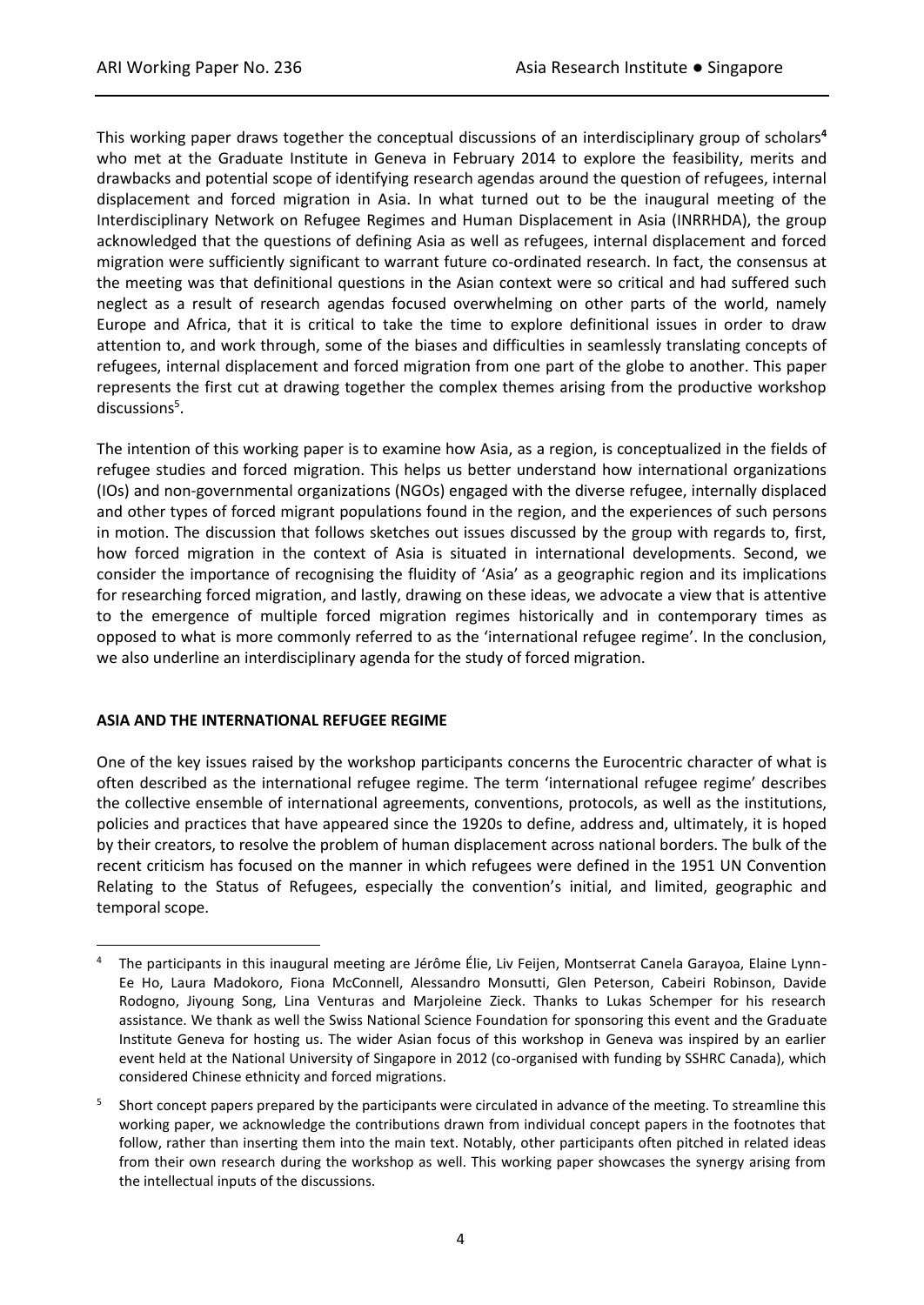Even though these restrictions were meant to be addressed in the 1967 Protocol, significant concerns of Asian states about the applicability of the key instruments to refugee populations in Asia and the financial costs of complying with the Protocol for developing countries remain unaddressed.<sup>6</sup> Under the 1951 Convention, a refugee is defined as someone with a "well-founded fear of persecution" who is outside his or her country of origin. This definition privileges individual persecution on the basis of their identity and membership in a particular social group, or on the basis of race, religion and political opinion rather than general distress due to environmental disasters or economic crises. Its application is also confined to those who have crossed an international border, ignoring the plight of internally displacement people (a phenomenon that the UNHCR has only begun to address in the past decade). Moreover, the convention gave signatories the option of limiting its scope of application to events arising out of conditions in Europe before 1 January 1951. All of the initial signatories adopted this clause, removing vast numbers of people fleeing persecution as well as more general distress outside of Europe from its scope of application.

This was the case in spite of the fact that, at the time the Convention was drafted and introduced for signature, there were a number of major refugee and forced migration situations in Asia. Indeed, UNHCR's predecessor organizations, the United Nations Relief and Rehabilitation Administration (UNRRA) and the International Refugee Organization (IRO) both operated in Asia. While UNRRA's activities in China were concentrated in the fields of public health and economic rehabilitation more than refugee relief *per se*, UNRRA also assumed responsibility for the repatriation of around 12,000 overseas Chinese refugees from the Chinese mainland to their homes in Southeast Asia after the war. IRO inherited this mandate and was also charged with evacuating White Russian and Jewish refugees from China after the war.<sup>7</sup> Despite this, however, the major refugee crises that erupted in Asia in the decade following the end of the Second World War were excluded from the purview of the international refugee regime. These included people fleeing the violence that followed the partition of the Indian sub-continent in 1947, refugees from the Korean war, major population movements in Indochina, Malaysia and Indonesia stemming from various decolonization efforts as well as people moving from mainland China following the establishment of the communist People's Republic of China in 1949. As much as these movements were written out of the scope of the 1951 Convention and the mandate of the United Nations High Commissioner for Refugees, charged with administering the Convention, this erasure was not preordained; nor was it the reality on the ground.

The decision to limit the definition of a refugee to an individual who had a "well-founded fear of persecution" as a result of events arising in Europe prior to 1 January 1951, depended on states making a specific declaration to this effect. Moreover, the UNHCR and ICEM started operating outside Europe very early, particularly on behalf of refugees of White Russians and Jewish origins in Asia. It is also noteworthy that non-European states such as China, India and Pakistan participated in the 1951 Conference of Plenipotentiaries on the Status of Refugees and Stateless Persons. Furthermore, in the process of its creation, countries such as India and Pakistan expressed their opinion about the nature and role of the UNHCR, arguing that it "should be a strong, permanent organization with the ability to raise funds for material assistance on a voluntary basis."<sup>8</sup> The historical record thus suggests that Asian countries, and

<sup>6</sup> Sara Ellen Davies, *Legitimising Rejection: International Refugee Law in Southeast Asia, Refugees and Human Rights*, Leiden and Boston, Martinus Nijhoff Publishers, 2008.

<sup>&</sup>lt;sup>7</sup> On UNNRA's activities in China, see Rana Mitter, Imperialism, transnationalism and the reconstruction of postwar China: UNRRA in China, *Past and Present*, 2013, pp. 51-69. On IRO in Asia, see Meredith Oyen, The right of return: Chinese displaced persons and the international refugee organization, 1947-56 and Tina Chen, Chinese residents of Burma as refugees, evacuees, and returnees: Reports on moving home, both in *Modern Asian Studies* (forthcoming); and Louise Holborn, *The International Refugee Organization, A Specialized Agency of the United Nations: Its History and Work, 1946-1952,* Oxford, Oxford University Press, 1956.

<sup>8</sup> Gil Loescher, *The UNHCR and World Politics: A Perilous Path*, Oxford, Oxford University Press, 2001, p. 44.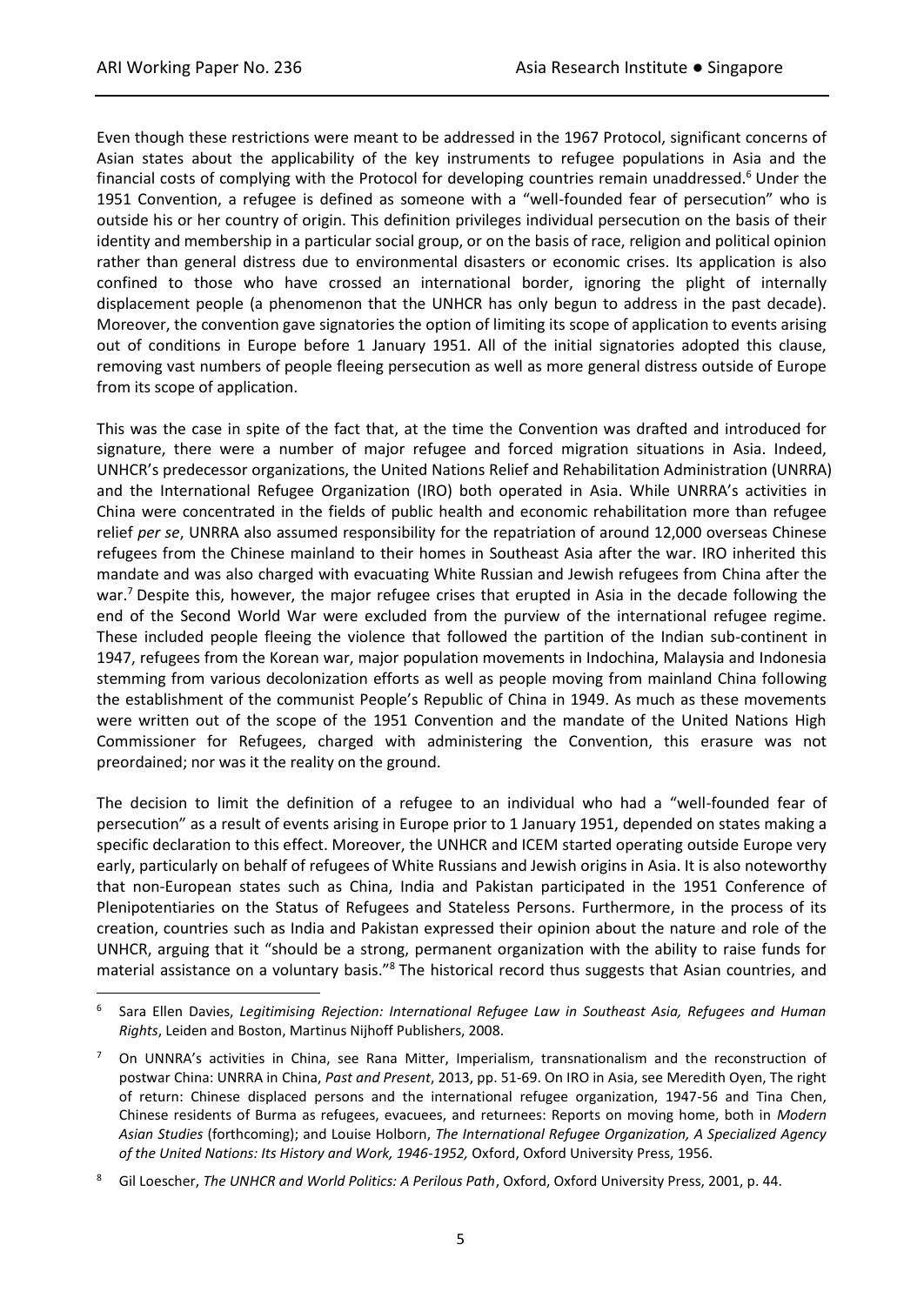refugee situations in Asia, were implicated in how the character of the 1951 Convention Relating to the Status of Refugees and the associated regime of protection and resettlement developed. Still, debates are now emerging in many disciplines about the extent to which refugee, internal displacement and forced migration issues in Asia can be considered apart from the refugee regime that developed around the European question in the postwar period. The majority of states in Asia are not signatories to the 1951 Convention and yet they host refugees formally or informally. Many Asian states are signatories to the Asian-African Legal Consultative Committee (AALCC) which instituted the Bangkok principles recognising the existence of refugees and non-refoulement, but this serves only as a guide and whether to apply them to displaced persons within a particular jurisdiction remains the decision of the state.<sup>9</sup>

The question of how to define various types of forced migration and refugee movements has characterized the fields of refugee studies and forced migration almost from their outset. How to define subjects of study is a key issue for scholars working in Asia and an entry point in which research on the Asian situation might contribute to wider discussions and debates in the fields of refugee and forced migration studies. For example, scholars working on issues pertaining to refugee, internal displacement and forced migration experiences in Asia have been particularly attuned to the politicized aspects of the refugee identity in the Asian context partly because of the need to justify refugee and forced migration experiences that do not fit the limited definition of the 1951 Convention. The challenge is to write the Asian refugee experience into a wider global narrative without losing sight of the specificity of particular regional situations. Indeed, for refugees and forced migrants that do not fit the contours of the very limited definition, there is the question of whether their experiences even fit into the general field of "refugee studies".

As such, one of the debates focuses on the very definition and treatment of refugees.<sup>10</sup> Questioning the refugee label means engaging with how systems of state sovereignty or the bureaucracies of international organizations and non-governmental organisations are imposed upon displaced persons compared to the narratives that displaced persons present of their own situation and the alternative normative orders they develop.<sup>11</sup> Another approach is to critically embrace the refugee category while raising questions about the work that the category does in practice, such as how it is appropriated by refugee communities in their interactions with state actors, or denied to them by states or international organisations (thus disrupting conventional mappings of 'citizen' and 'refugee' onto ideas of statehood and statelessness). The denial of refugee status to internally displaced persons renders them less visible in the eyes of the international community as their situation becomes subsumed under domestic affairs. In cases of political persecution, displaced persons remain under the sovereignty of the state in which they are located even if it is that same state that enacts persecution towards them. The reach of international law is restricted in situations where domestic jurisdiction prevails. Thus, "the epistemological ordering of displacement — the process of identifying a person as a refugee, or defining a group as a refugee population — is an inherently political project that orders international relations by categorizing migration and assigning different values to dislocation experiences".<sup>12</sup> One can add that not

<sup>9</sup> Davies, *Legitimising rejection*.

<sup>10</sup> Bridget Hayden, What's in a name? The nature of the individual in refugee studies, *Journal of Refugee Studies*, 19, 2006, pp. 471-487; and Roger Zetter, More labels, fewer refugees: Remaking the refugee label in an era of globalization, *Journal of Refugee Studies*, 20, 2007, pp. 172-192.

<sup>&</sup>lt;sup>11</sup> In their concept papers, Alexander Horstmann and Fiona McConnell urge for more critical analyses of the refugee categories, including how these are deployed by states and NGOs in comparison to refugees' lifeworlds. Elaine Ho makes similar arguments, albeit with respect to internally displaced populations who are denied international recognition as 'refugees' because they have not crossed an international border.

<sup>12</sup> Cabeiri deBergh Robinson, *Body of Victim, Body of Warrior: Refugee Families and the Making of Kashmiri Jihadists*, Berkeley, University of California Press, 2013, p. 14; Cabeiri Robinson also discusses in her concept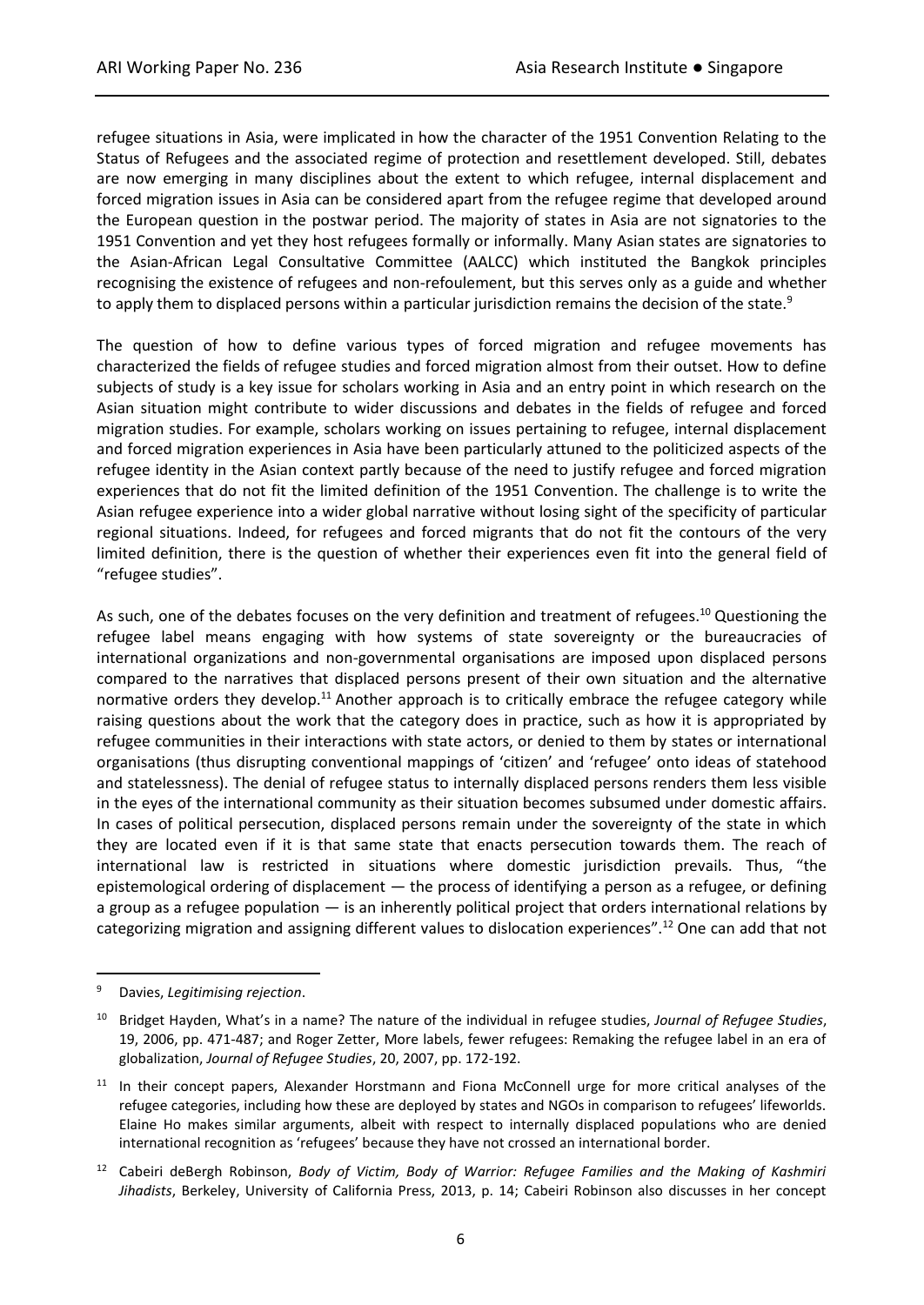only are international relations organized by the powerful use of categorical definitions but research agendas and ways of seeing and understanding the world as well.

The dilemma confronting scholars working on refugee, internal displacement and forced migration situations in Asia is what language to use if the groups and incidents they are studying are beyond the scope of the 1951 Convention's definition of a refugee and the international refugee regime's legal reaches. One strategy being pursued by historians working on this topic in Asia is to step away from the refugee category as a unit of analysis and instead focus on how states, historically, have dealt with "unwanted people, or people "out of place". Focusing on how states deal with their unwanted means placing greater emphasis on concepts like "surplus populations", "population transfers", "colonization projects" (by European and non-European powers) and other attempts by states and international institutions to organize the relocation of unwanted people. Crucially, starting with a focus on "unwanted populations" means that the "sovereignty issue and the embryonic international refugee system that began to be formed around it in interwar Europe is but one aspect of a much broader, global story".<sup>13</sup> While this broader story remains to be written, among its most important themes is the way in which colonialism and the construction of international law conspired to deny the very possibility of refugeehood to non-European peoples in the period before 1945.

The definitional debate is one that remains unresolved for scholars working on questions about refugees, internal displacement and forced migration in Asia. However, rather than being limited by the inherent problems of definitions and categories whose origins emerged in Europe in the early Cold War period and were influenced by events in Asia largely through efforts to exclude the major displaced populations from the terms of the international refuge regime, scholars have adopted varying strategies to move through and beyond categorical limitations. This includes interrogating the origins of the 1951 Convention definition and the manner in which situations in Asia influenced the framing of the convention, the definition of a refugee and the scope of state responsibilities. It also means accepting the existence of a refugee label but then asking critical questions of how that label is applied, used and, in some cases, re-purposed in practice. Another option is to reject the refugee label as a starting point and to take a wide lens to see how discussions of refugees as unwanted populations fit into a larger history of territories and states dealing with surplus populations, population transfers and so on. These three options engage with the refugee category in different ways but they do so in a way that leaves room for the category itself to be problematized, interrogated and contextualized.

Reconciling different approaches to the refugee category itself is a key step in developing a comprehensive research agenda around refugees in Asia. However, it is only the beginning. Moving forward requires reflecting upon, and selecting, a sufficiently broad umbrella that allows for a comprehensive research program that addresses the central research questions that animate the current, fragmented approach to studies of refugees, internal displacement and forced migration in Asia. The critical question of how to define "Asia" therefore has to be addressed before any such research paradigm can be elaborated.

paper the effects of decolonization processes in Asia that created refugee situations having little to do with how refugeehood was conceptualized by the international community.

Glen Peterson proposed such an approach in his concept paper. As he explains, attending to "unwanted people" is not the "same thing as focusing on refugees as an unfortunate by-product of state sovereignty, which is how "refugee problems" are often approached in the existing literature." See also his Sovereignty, international law and the uneven development of the international refugee regime, *Modern Asian Studies* (forthcoming).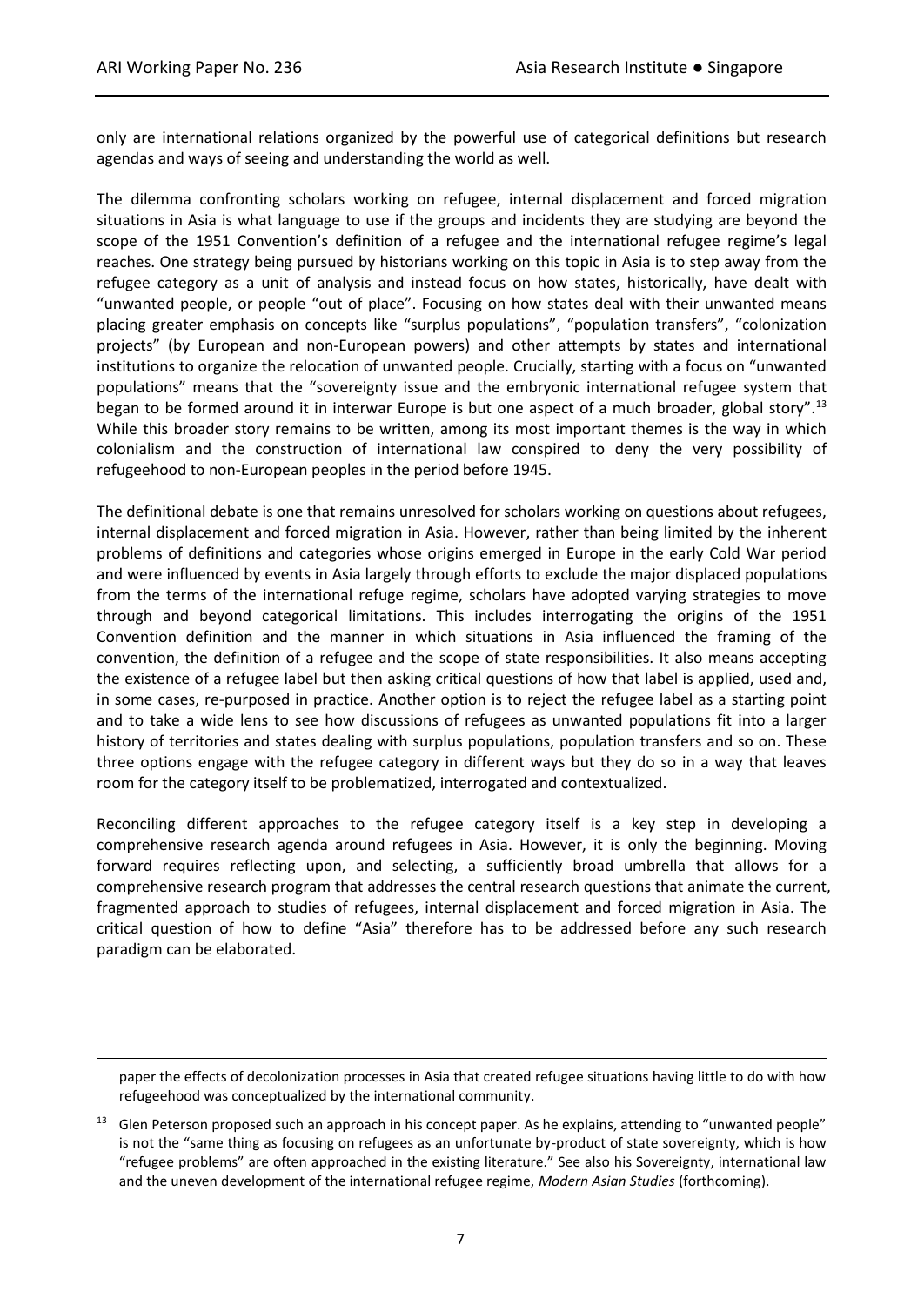### **RESEARCHING FORCED MIGRATION IN THE CONTEXT OF ASIA**

Research on forced migration inherently seeks to capture spatial movement and temporal change that is simultaneously anchored in framings of belonging and identity. As such, particularly influential in forced migration scholarship are the research paradigms associated with transnationalism and, increasingly, the new mobilities turn.<sup>14</sup> The expansiveness of these research paradigms appropriates different types of movements associated with human displacement, including border crossings, internal displacement, asylum and refugee routes and repatriation. But each of these forced migration routes engage with conceptual categories that have unique historical traditions and geographical distinctions, bearing significantly on the lived experiences of persons displaced. Amongst them are sovereignty, territory and the development of legal systems. Postcolonial scholars such as Thongchai Winichakul argue that the delineation of national territories attached to state sovereignty through colonisation and decolonisation processes in Asia rendered invisible the pre-existing, but unmapped, political and cultural entities, or subsumed them under national sovereignty.<sup>15</sup> Advocates of legal pluralism similarly contend that the development of legal systems, or customary law, through European colonial influence represents coercive means of managing the colonised populations by subordinating vernacular authority and dispute settlement institutions under the judiciary systems of the colonial state.<sup>16</sup>

Researching forced migration in an Asian context means taking seriously the question of what constitutes our understanding of Asia as a geographical category and the epistemological work this does in relation to those concepts and more. The notion and institutional framing of area studies has been the subject of considerable critical debate in recent years.<sup>17</sup> The question of "Asia" specifically presents itself as a serious epistemological research issue given the term's status as a "vague concept with many potential meaning and analytical implications".<sup>18</sup> Moreover, as Jane Guyer has recently argued, "the poverty and the dangers of essentialism" need to be taken into account in any attempt to define a geographic area for purposes of intellectual engagement.<sup>19</sup> In fact, there is not just one question to ask of Asia but many. Where does Asia begin? Where does it end? If we accept that it is a political and social construct, as many scholars contend, how was it constructed? Is this construction ongoing? In what ways? What are the implications of a limited definition of the region? What is the potential fallout from a broader conceptualization? Why bother defining Asia at all, given such conflicting approaches?

<sup>18</sup> As expressed in Jérôme Élie's concept paper.

<sup>14</sup> Linda Basch, Nina Glick-Schiller and Cristina Szanton Blanc, *Nations Unbound: Transnational Projects, Postcolonial Predicaments, and Deterritorialized Nation-states*, New York, Gordon and Breach, 1994; Mimi Sheller and John Urry, The new mobilities paradigm*, Environment and Planning A*, 38, 2, 2006, pp. 207-226.

<sup>15</sup> Thongchai Winichakul, *Siam Mapped: A History of the Geo-body of a Nation*, Honolulu, University of Hawaii Press, 1994.

<sup>16</sup> Teemu Ruskola, Legal orientalism, *Michigan Law Review*, 101, 1, 2002, pp. 179-234.

<sup>17</sup> See Gibson-Graham, J. K. (2004). "Area Studies after Poststructuralism." *Environment and Planning A* 36: 405.419; Ludden, D. (2000). Area studies in the age of globalization. *FRONTIERS: The Interdisciplinary Journal of Area Studies Abroad* 6:1–22; Schwartz, B. I. (1980) "Area Studies as a Critical Discipline", *The Journal of Asian Studies* 40:15-25; Sidaway, J. D. (2013). "Geography, Globalization, and the Problematic of Area Studies." *Annals of the Association of American Geographers.* 103: 4, pp. 984-1002; Toal, G. (2003). "Re-asserting the regional: Political geography and geopolitics in world thinly known". *Political Geography* 22:653–55.

<sup>19</sup> See Jane I. Guyer, Anthropology in area studies, *Annual Review of Anthropology*, 33, 2004, pp. 499-523; Guyer, pp. 499.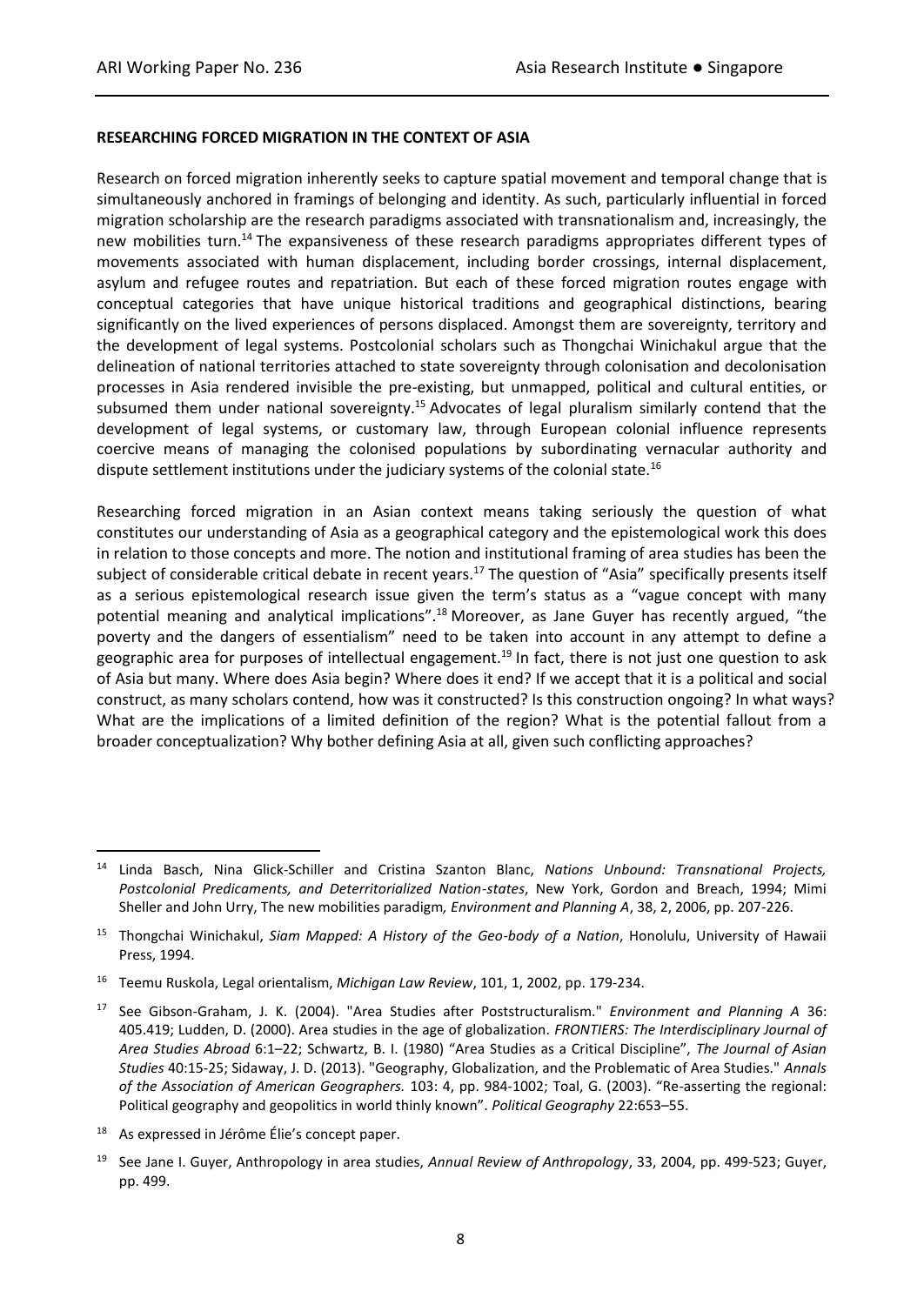In terms of a geographic space, Asia and Europe share one continuous landmass called Eurasia, and in the absence of clear geographical divides – such as a river, a mountain range – determining the border was, historically, a rather arbitrary affair. In the case of distinguishing between Africa and Asia, the ancient Greeks debated whether the border in the south between Asia and Libya (later known as Africa) should be the Nile or the Red Sea. Those were the three continents: Europe, Asia, and Africa (initially known as Libya). The Romans – specifically Ptolemaeus – kept this demarcation and incidentally settled for the Red Sea as the boundary between Asia and Africa, so as not to split Egypt. The demarcation of the Asian continent thus appeared to be an arbitrary affair in the sense that it was not driven by objective factors but essentially by political, commercial and other accidental motives. An interesting illustration is how some states that are arguably part of Asia in terms of their geographical location, such as Armenia and Cyprus, are nonetheless not considered to be Asian but (socio-politically) European states.<sup>20</sup>

A potentially productive way to approach the idea of 'Asia' as an area or region is through the notion of 'Zomia' as set out by anthropologists Willem van Schendel and James Scott.<sup>21</sup> Focusing empirically on the massif of southeast Asia, these scholars posit the idea of Zomia as a relational term designating a remote hill people who have actively distanced themselves from the state. Just as the notion of Zomia is premised on examining present regional heartlands from the perspective of the geographical margins, so focusing on refugees and forced migration offers important insights into wider questions around articulations of sovereignty, territory and the law in Asia.

Yet, despite significant forced migration happening in countries located in Asia, the region has been historically marginalized in the workings of the international refugee regime and the fields of refugee studies and forced migration. Connecting the region to international relations beyond it, refugee studies scholars have argued that the national interests of powerful states in North America and Europe have always taken precedence over humanitarian needs. During the Indo-Chinese refugee crisis following 1979, for instance, Betts argues that a comprehensive plan of action was instituted mainly because the interests of Northern countries, especially the United States, were at stake.<sup>22</sup> Barnett also observes that European states encouraged the UNHCR to adopt a role in managing internally displaced people during the Gulf and Yugoslavian wars because of concerns that these forced migrants will eventually cross an international border and flee to European countries to gain a status that recognizes them as refugees.<sup>23</sup>

Geopolitical concerns within as well as beyond Asia contribute to how the region is situated epistemologically and further affects policy decisions made in the context of global population flows. Within the region, prickly international relations are intertwined with various notions of humanitarianism. In the case of North Korean forced migration to China, for example, the UNHCR categorises them as 'persons of concerns' rather than refugees because China does not adhere to the principle of non*refoulement* in spite of being signatory to the 1951 Refugee Convention.<sup>24</sup> A similar situation exists at the

- <sup>23</sup> Michael Barnett, Humanitarianism with a sovereign face: UNHCR in the global undertow, *International Migration Review*, 35, 1, 2001, pp. 244-277.
- <sup>24</sup> Song Jiyoung and Elaine Ho emphasize in their respective concept papers that international organizations play a restricted humanitarian role concerning the forced migrations happening in North Korea and amongst the Kachin IDPs in Myanmar.

<sup>&</sup>lt;sup>20</sup> Marjoleine Zieck highlights this in her concept paper to underline how the area known as 'Asia' and its subdivisions have arbitrarily demarcated historically.

<sup>&</sup>lt;sup>21</sup> van Schendel, W. (2002). "Geographies of knowing, geographies of ignorance: jumping scale in Southeast Asia." *Environment and Planning D: Society and Space* 20(6): 647-668; Scott, J. (2009). *The Art of Not Being Governed: An Anarchist History of Upland Southeast Asia*. New Haven, Yale University Press.

<sup>22</sup> Alexandra Betts, North-south cooperation in the refugee regime: The role of linkages, *Global Governance: A Review of Multilateralism and International Organizations*, 14, 2, 2008, pp. 157-178.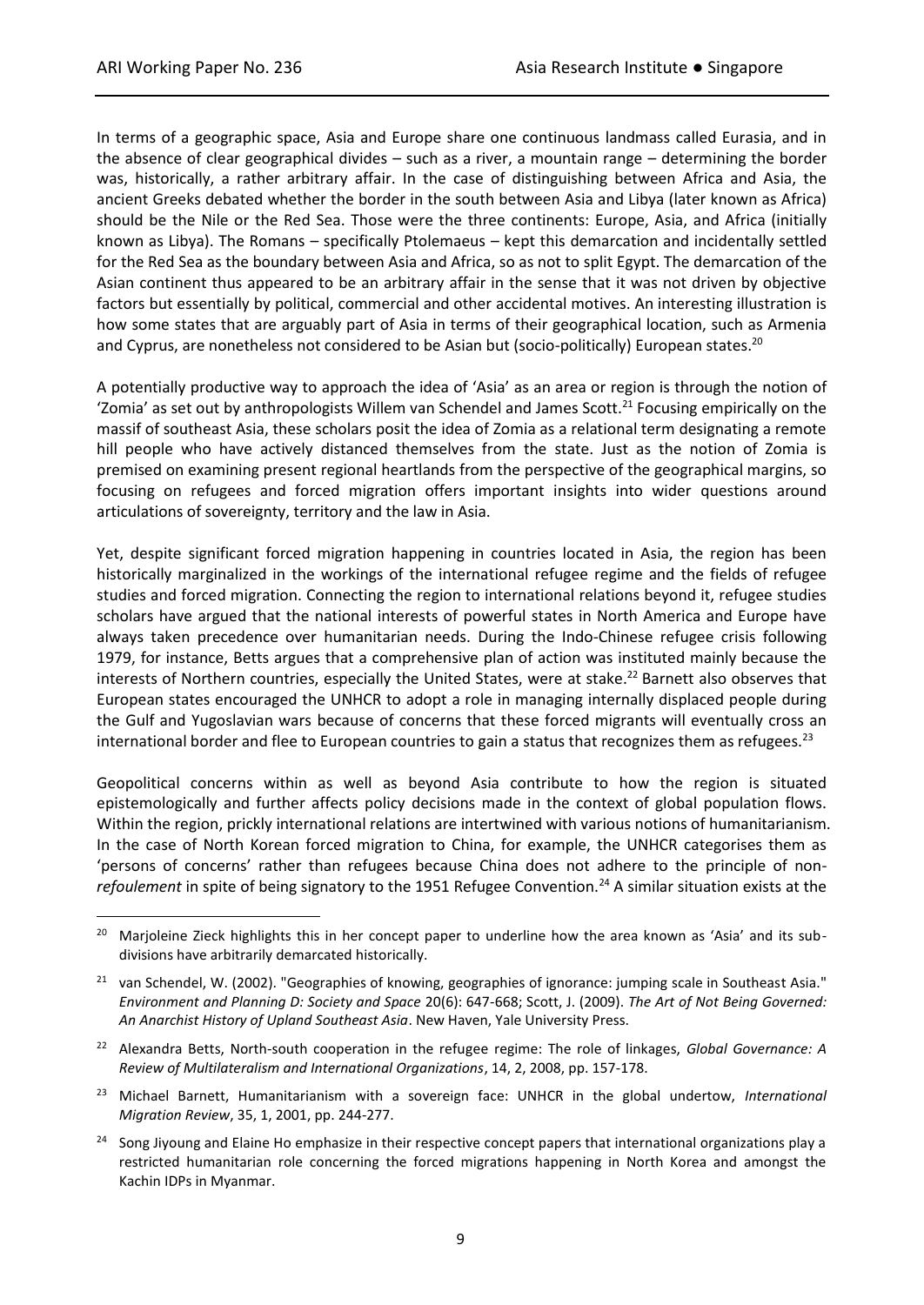Sino-Myanmar border where internally displaced people (IDP) from Kachin state have relocated to flee from conflict. Few international organizations (IO) have been allowed direct access to these IDPs through China or Myanmar; both countries claim state security concerns that may jeopardise the safety of the IO personnel. In Southeast Asia, the regional organization ASEAN adopted a non-interference stance towards internal displacement in member countries, $25$  preferring to focus on oiling the wheels of bilateral economic integration instead. Yet in these and other parts of Asia, the security concerns of states raised by cross-border relations impinge upon the human security of the forced migrants in question as well. How the regional imaginary of Asia is approached therefore has repercussions for the nature of knowledge production that, in turn, affects the study of and policies towards forced migrants.

Inasmuch as it is useful to compare refugee experience in 'Asia' with 'global experience', Asian forced migration also extends beyond the region through refugee resettlement abroad. By referring to 'Asian forced migration' we are thus attentive to the human displacement happening in Asia as well as the links forged by Asian displaced persons to geographies outside of Asia. In proposing for attentiveness to forced migration in and from Asia, we therefore remain aware of delicate balancing act where we need to analyse it in relation to international migration patterns and migration governance regimes, while also not essentialising the regional imaginaries in and through which we work,<sup>26</sup> including of 'Asia'.<sup>27</sup> How 'Asia' is defined influences wider knowledge production such as concerning regions/area studies but also has material effects such as articulating political visions and policy mandates, including that which affects the way forced migrants are treated and the nature of expertise deployed under humanitarian assistance.

It seems that the answer to the question of how to define Asia, is to use a critical lens attentive to its fluidity as a socially constructed geographic space and how it has evolved temporally, $^{28}$  particularly in the way refugee migrations are approached. But *how* has the imagery and functioning of 'Asia' been sedimented through accrued layers and episodes of forced migration? On the one hand, this means paying close attention to how Asia has been constituted, not from a top-down, global view but rather from the ground-up including refugee as well as local organizational perspectives (e.g. community-based organizations, religious organizations). On the other hand, it is also about critically studying how institutional narratives by international organizations such as how the UNHCR have influenced what is considered part of Asia or not, complicating the set narratives of what one understands as 'Asia'. How did the international refugee regime influence the treatment of refugees in Asia and how did Asian refugees and refugee policies / programs / emergencies impact the evolution and globalization of the refugee regime?

Understanding the situation of refugees, internally displaced persons and other types of forced migration in Asia therefore requires shifting attention to how discrete incidents in Asia – across time and space – might intersect with broader phenomena in the field of refugee studies. To this end, two research avenues are proposed. The first involves working from the sources and analyzing the definitions and

<sup>25</sup> Evelyn Balais-Serrano, Internal displacement in Southeast Asia, *Refugee Survey Quarterly*, 19, 2, 2000, pp. 58-63.

<sup>&</sup>lt;sup>26</sup> Fiona McConnell's concept paper highlights that area studies demarcating South Asia, East Asia, South-East Asia can impede one's ability to piece together and analyze regional refugee dynamics. Nonetheless, she also acknowledges that focusing narrowly on 'Asian refugees' might also close down productive analysis on the international migration patterns of refugees and the global nature of refugee regimes, discourses and governance issues. Likewise, Lina Venturas cautions against homogenizing the entire continent, at the risk of "essentializing both 'Asia' and the 'West'".

<sup>&</sup>lt;sup>27</sup> Alastair Bonnett, Occidentalism and plural modernities: Or how Fukuzawa and Tagore invented the West, *Environment and Planning D: Space and Society*, 23, 2005, pp. 505-525.

Arif Dirlik, What is in a Rim?: Critical Perspectives on the Pacific Region Idea, 2<sup>nd</sup> edition, Lanham, Rowman and Littlefield, 1998.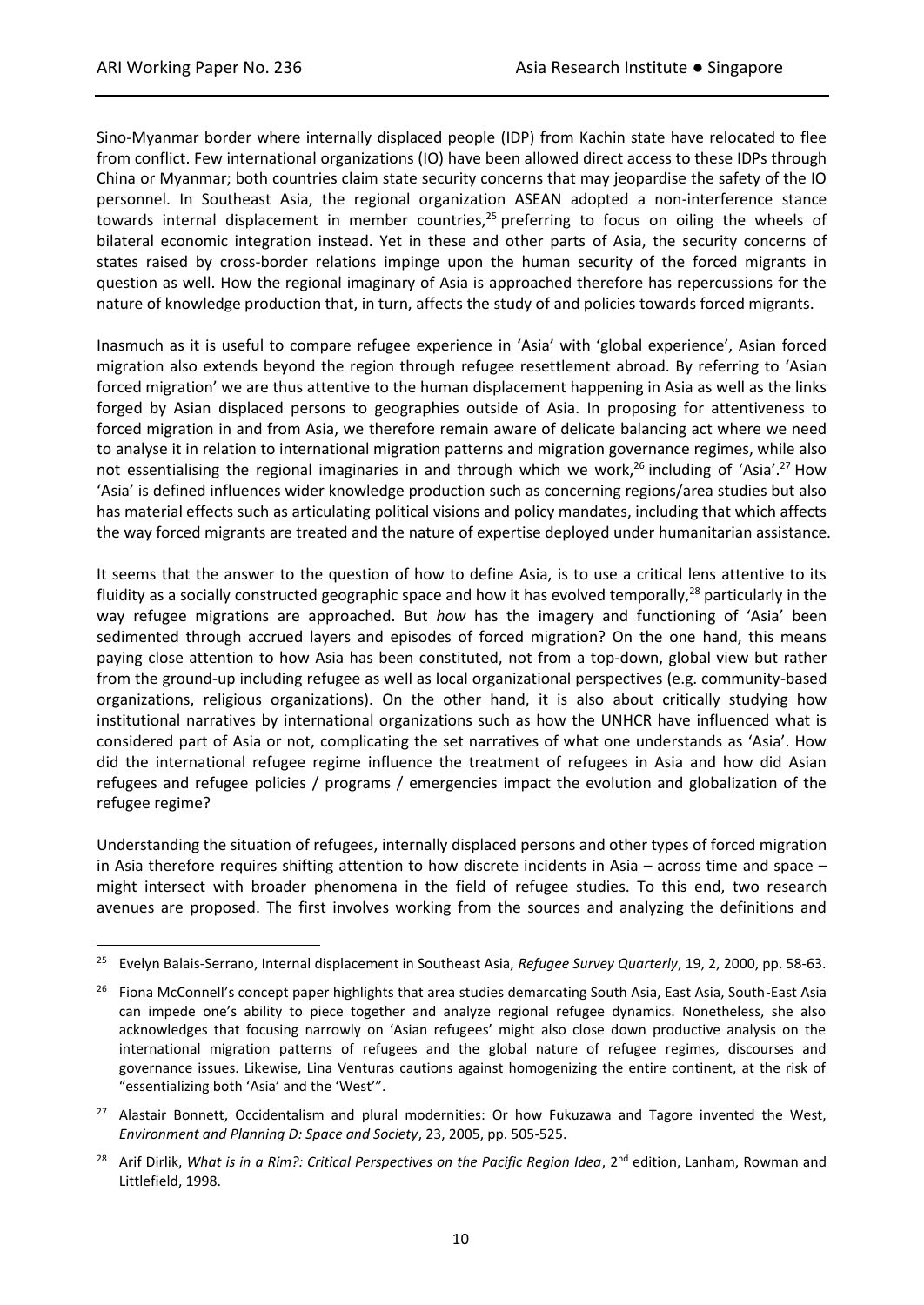mental maps of the international organizations acting on behalf of refugees in Asia (i.e. how have UNHCR, ILO, ICRC, IOM and other organisations defined Asia?).<sup>29</sup> The second involves approaching Asia with attentiveness to its heterogeneity and shifting to the local level to consider how international practices and knowledge is re-appropriated locally, how rights are applied in more localized context and to consider the local dimensions and dynamics of displacement. Once a composite image has been drawn, one that crosses space and time and moves from the ground up, the work of connecting Asia with events and developments in other parts of the world can proceed in-depth. We turn next to this topic.

### **INTERFACES AND TEMPORALITY**

Forced migration entails a variety of actors, ranging from international organisations (IOs) to international non-governmental organisations (INGOs); national governments and local governments; local non-governmental organisations (local NGOs) and community-based organisations (CBOs); the local staff employed by the IOs and INGOs; and the refugees or internally displaced persons themselves. Another way of looking at this complex interplay of interactions is to foreground the dynamics and the interface within and between so-called institutional and grounded perspectives. The existence of different layers and types of legal frameworks (including the vernacular) governing refugee populations are discussed in a study of Karen refugee camps at the Thai-Myanmar border by McConnachie who underlines the legal pluralism and inter-legality, found within and enacted over camp governance.<sup>30</sup>

There have been a variety of inter-organisational dialogues between international organisations and INGOs with Asian states implicated in forced migration, whether as the source or receiving countries. These dialogues create a structure through which knowledge and practices are transferred. For example, the UNHCR is most closely associated with refugee resettlement but where it operates, what is done and how it operates impacts refugee lives in the present and future decision-making. On another level, the absence of the UNHCR also has implications on whether persons displaced are recognised as refugees and the nature of humanitarian assistance extended to them. Rewinding further, the genealogy and evolution of work by the UNHCR in Asia determines as well which parts of the region emerge in the archives and in the popular imagination as refugee 'hotspots' or a 'problem' for the regional or international community. At the same time, the primacy of the UNHCR in managing global refugee programmes occludes the role of other key international organisations and INGOs. Important questions remain to be asked. Apart from the UNHCR, which international organisations and INGOs have been or are active in Asia? How have their roles evolved in Asia temporally? How do their mandates lead to exclusions, especially in terms of their beneficiaries? Where were (or are) the areas of overlap or competition resulting from the various mandates? How have these dynamics played out in practice at headquarters and in 'the field' $?$ <sup>31</sup>

Further, law making at the national level by Asian states in engagement with international organisations and INGOs are critical in extending protection to displaced persons. This could include bilateral treaties and protocols that have to do with international diplomacy (e.g. the ASEAN Declaration of Human Rights); cooperation agreements between the UNHCR and states dealing with refugee issues (e.g. there are more than 120 agreements internationally); or with local groups and governments-in-exile (e.g. ceasefire

An idea developed in Jérôme Élie's concept paper.

<sup>30</sup> Kirsten McConnachie, Governing refugees: Justice, order, and legal pluralism, *Law, Development and Globalization,* New York, Routledge, 2014.

Questions developed in Jérôme Élie's concept paper.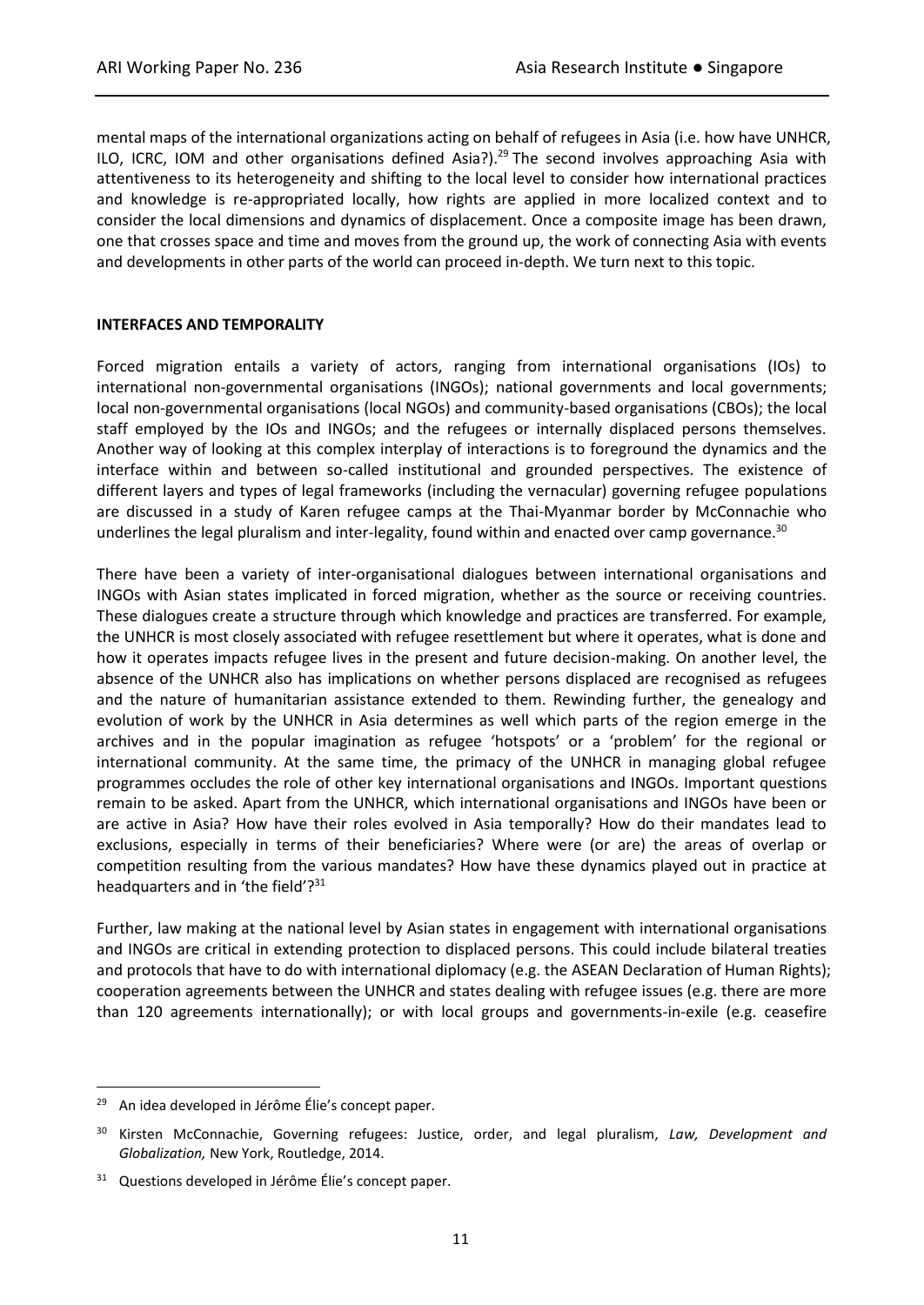agreements). $32$  The issue of time and periodisation occurs again in considerations of how Asian states have negotiated international conventions and protocols historically as the power dynamics have changed (e.g. during the Cold War and now). Further, the refugee experience in Asia is distinguished by the fact that many Asian countries lack national refugee law and are non-signatories to international refugee agreements.

Prior to 1951 when the UNHCR was formed to manage refugee protection and seek durable solutions, and even now in areas where the international refugee regime is denied access, alternative assistance has been offered to displaced persons such as through religious, community or co-ethnic local or extralocal network (e.g. Baptist or Jesuit refugee organisations). Who were the predecessors working on the ground before the arrival of international organisations and INGOS which we are more familiar with now? How do displaced persons in Asia perceive notions of protection? Where do local NGOs and CBOs fit in? Locating these social actors in analyses of Asian forced migration contributes towards grounding knowledge production and the cognitive landscapes of the persons displaced as well as the ideational structures shaping their lives.

International organizations and non-governmental organizations are obvious candidates for such analyses, but so too are local and translocal/transnational (diaspora) actors, particularly through religious or co-ethnic networks. For instance, Monsutti argues that scholars and policymakers need to attend to "the normality of movements and the prior existence of transnational networks in and around Afghanistan; the resilience and inventiveness of the Afghan population, especially illustrated by the remittance system; the relevance of migratory movements and of transnational networks for the reconstruction of the country and the stability of the region".<sup>33</sup> Networks and the people who inhabit them are especially important when contemplating how concepts of assistance and protection are translated from the global to the local.

Exploring the mental landscapes of practitioners as well as the genealogy of those organizations in Asia and how their experiences in this geographical space have informed their policies can shed light on the work of various regimes in Asia.<sup>34</sup> It would also be fruitful to put emphasis on planning and expertise, asking whether those are mainly led by Westernised experiences or how have different regimes reappropriated those notions and whether there are Asia-specific elements? Finally, and perhaps most importantly, the people in motion need to be accounted for in any discussion of a regime, not only in terms of registering and analyzing what they have to say (their 'voice') but also what they do (i.e. their practices and strategies within the migratory experience). This approach acknowledges people's engagement with ideational structures, thus humanising refugee regimes and making space for refugee voices to be heard. Opening up questions about the nature of the international refugee regime by exploring the presence of multiple forced migration regimes also advances the possibility of thinking creatively about how various regimes are populated, and further opens up space to consider governance structures within forced migration communities themselves.

<sup>32</sup> Marjoleine Zieck, *UNHCR's Worldwide Presence in the Field: A Legal Analysis of UNHCR's Cooperation Agreements*, Nijmegen, Wolf Legal Publishers, 2006.

Based on a published paper shared by Alessandro Monsutti who was also one of the workshop participants, p. 59; see Alessandro Monsutti, Afghan migratory strategies and the three solutions to the refugee problem, *Refugee Survey Quarterly*, 27, 1, 2008, pp. 58-73.

Amongst other observations, Laura Madokoro suggests in her concept paper that the pursuit of social biographies, such as the career trail of particular individuals, provides a means of capturing the evolution of institutional histories.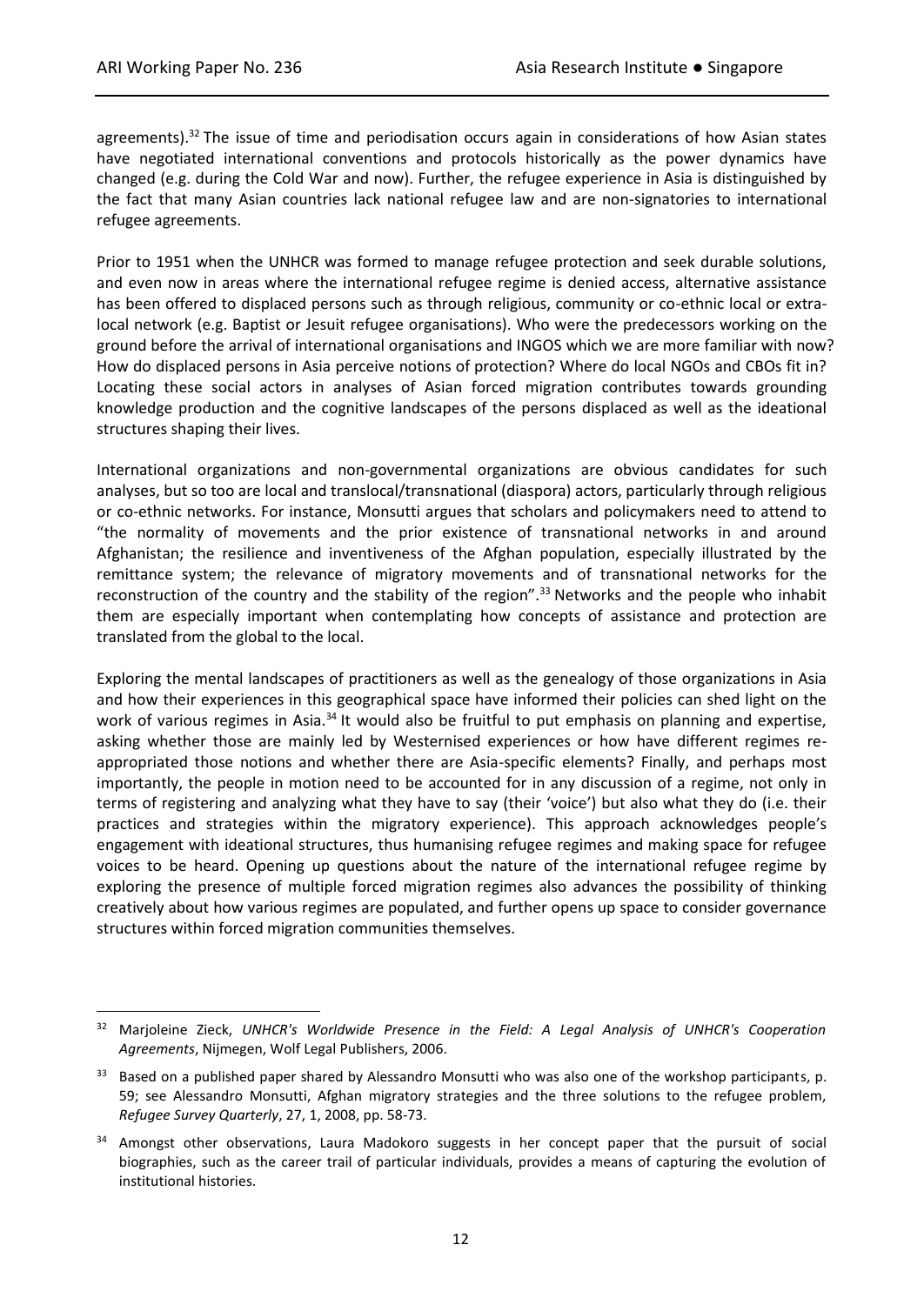#### **THE MULTIPLICITY OF FORCED MIGRATION REGIMES**

As noted previously, the term 'international refugee regime' describes the collective ensemble of international agreements, conventions, protocols, as well as the institutions, policies and practices that have appeared since the 1920s to define, address and, ultimately, as hoped by their creators, to resolve the problem of human displacement across national borders. It is a concept that has been roundly criticized by scholars, particularly those working with refugee situations outside of the European context (geographically as well as genealogically). It is therefore critical to start from the premise of multiple regimes governing different types of forced migration (for short, multiple forced migration regimes), without lapsing into the cultural relativism associated with the 'Asian values' debates of the 1990s propagated by successful East Asian developmental states and a parallel set of scholarly views advancing the idea of alternative or multiple modernities.<sup>35</sup> As Dirlik suggests, adopting a view of multiple or alternative modernities does not illuminate the "proliferation of spaces and the contradictions they present".<sup>36</sup>

Rather, we refer to the multiplicity of forced migration regimes as an analytical tool in order to foreground, first, the existence and evolution of multiple regimes governing human displacement (i.e. not only refugees) which cut across various levels of analyses and spaces; and second, to underscore the nature of *multiplicity* contained in and enacted by these regimes (such as the manifold ways in which displaced persons experience complex and contradictory decisions made by other social actors over their lives as well as the agency they demonstrate). We suggest that studying the multiplicity of forced migration regimes paves the way for critical analyses of human displacements in several ways. Thinking about the possibility of multiple regimes provides the opportunity to critically engage with the notion of a regime. These regimes can be defined not only politically and geographically, but also culturally.

This leads us to also argue for re-conceptualizing such forced migration regimes, not as legal conventions or international relations, but humanitarian structures shaped by humanitarian workers taking part in the cultural, political and ideological struggles that produced the legal mechanisms, institutional practices, and categorical systems developed to administer aid to dislocated people*.* One could also move beyond humanitarian structures to understand the way that various social actors implicated in the social structure of a forced migration regime press for certain ways of managing displaced populations for different ends. Seemingly technical procedures of categorising and enumerating displaced persons, and documenting the nature or the lack of legal status accorded to them, are in fact politicised processes.<sup>37</sup> Exploring the existence of multiple forced migration regimes can move research on refugees, displaced persons and forced migration globally in radically different directions.

Exploring the presence of multiple regimes requires investigating the history and contemporary experiences of refugees, displaced persons and forced migrants on their own terms, rather than trying to fit them into the conventional, legal definition of a refugee. It also means avoiding the questionable distinction of 'classical' refugees and 'new' refugees that has characterized much of the scholarship in refugee studies. 'Classical' refugees are understood to be refugees displaced in Europe while 'new' refugees are from other parts of the world, implying that the latter came about only when the European continent's refugee crisis had been resolved. This terminological sleight of hand sidelines the global

<sup>35</sup> Sergei Eisenstadt, Multiple Modernities, *Daedalus*, 129, 1, 2000, pp. 1-29; Stanley Jeyaraja Tambiah, Transnational movements, diaspora, and multiple modernities, *Daedalus*, 129, 1, 2000, pp. 163-194.

<sup>36</sup> Dirlik, *What is in a Rim?,* p. 30.

<sup>37</sup> Alison Bashford, Global Population: History, geopolitics, and life on earth*, Columbia Studies in International and Global History*, New York, Columbia University Press, 2014.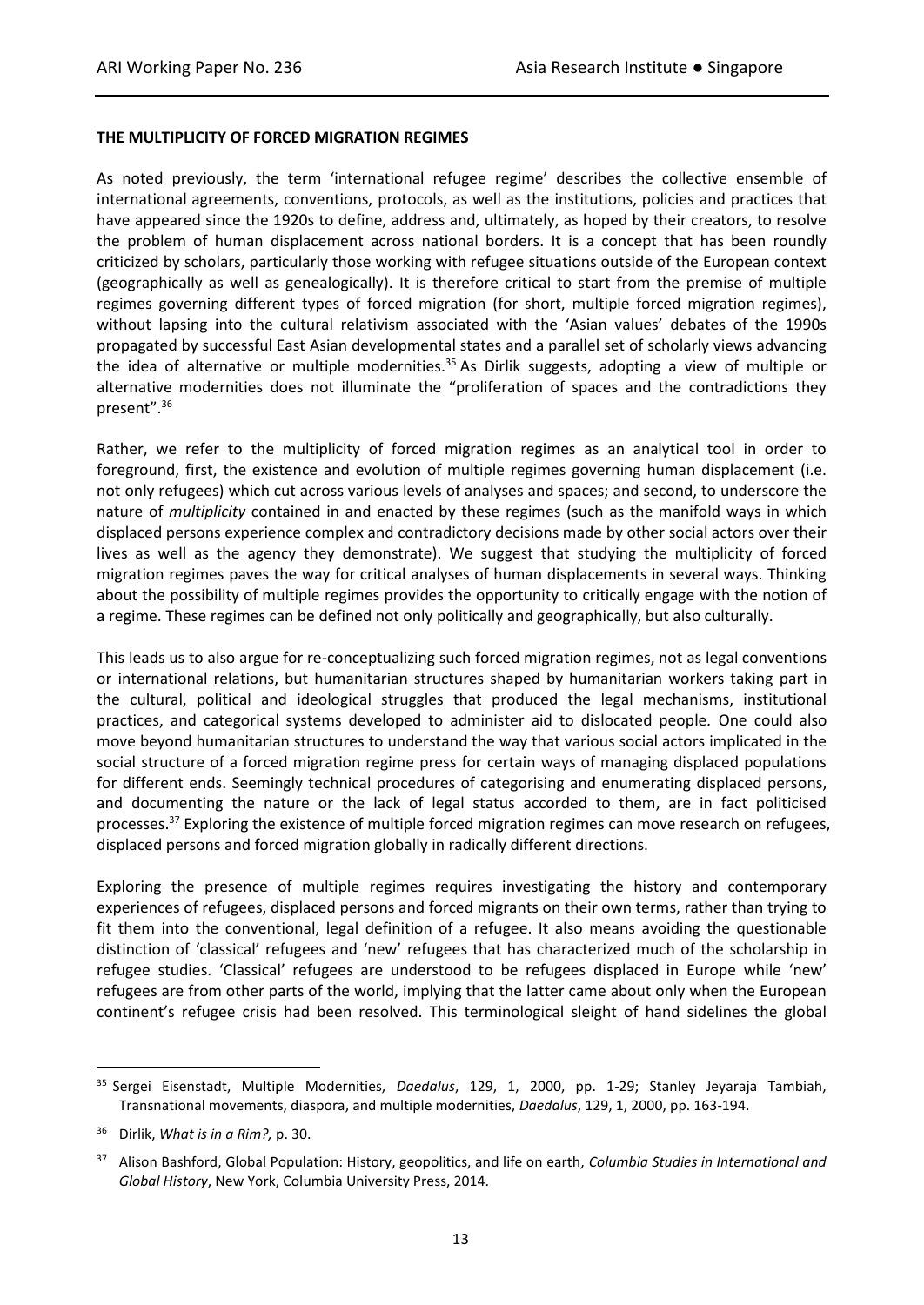nature of the refugee situation in the early post-war period.<sup>38</sup> Part of the importance in acknowledging the presence of multiple regimes, is to redress the narrative of the international refugee regime as one of expansion into Asia. Any local or regional innovations are lost in such a narrative approach, which also privileges particular understandings of refugees, internal displacement and forced migration.

There is a danger in stating, without nuancing or complicating, the fact that the UNHCR's work began in Europe and then expanded to other parts of the world. There is also a danger in disregarding the variations that took place, and continue to take place, as regimes intersect with localized phenomena.<sup>39</sup> By the time the UNHCR became involved in the Indochinese refugee crisis of the 1970s, local and regional activities had already intervened for decades on behalf of people forcibly displaced by the crisis. To get at the uniqueness of these activities and pre-existing refugee phenomena means starting from the premise that more than one regime evolved historically to attend to refugee, internal displacement and forced migration issues.

Attending to the presence of multiple regimes and the uneven and fragmented nature in which they intersect, and sometimes overlap, is critical for shifting the focus away from the preponderance of research on the 1951 Convention and the UNHCR. Thinking about a multiplicity of regimes allows for consideration of other kinds of NGOs and organizations involved in humanitarian work as well as an analysis of how different situations have lent themselves to the shift from a humanitarian to a human rights paradigm in terms of refugee protection and assistance since the 1970s. Investigating the possibility and presence of multiple regimes means simultaneously teasing out what is distinctive about the Asian (however loosely defined) context and how it intersects with what is conventionally known as the international refugee regime (that of the 1951 Convention and the UNHCR).<sup>40</sup>

### **AN INTERDISCIPLINARY AGENDA AND CONCLUDING REMARKS**

The field of refugee studies is without a doubt an interdisciplinary one that has the potential to draw connections across anthropology, geography, history, law and politics. Over the past decade, a number of discrete research projects have emerged, which focus attention on various aspects of refugee, internal displacement and forced migration experiences in Asia. These projects are notable for their diversity and for the range of disciplines engaged with these topics. The questions examined across disciplines resonate with one another, such as the causes of forced migration and human displacement, and the manner in which refugees and internally displaced people are received. But the units and levels of analyses differ.

For historians, the organization of refugee populations by humanitarian organizations, IOs, NGOs, neighbouring states and countries of resettlement poses a central research concern. Amongst legal scholars, efforts have been made to study refugee and displaced populations in Asia that fall both within

- Cabeiri Robinson identifies in her concept paper a distinctive South Asian refugee regime based on Inter-Dominion Agreements and parallel legal instruments that regularized relief administration and resettlement programs in South Asia.
- <sup>40</sup> Lina Venturas argues in her concept paper that 'Asian' and 'Western' conceptions and social practices emerged in dialogue with and in opposition to one another, as well as through 'internal' social, political and ideological struggles. In other words, they are the result of many divergent forces and uneven power relationships, shaped by multiple actors.

<sup>&</sup>lt;sup>38</sup> This important observation was raised in Jérôme Élie's concept paper, with reference to the September 2012 issue of the *Journal of Refugee Studies,* p. 367; see Pamela Ballinger, Entangled or 'extruded' histories? Displacement, national refugees, and repatriation after the Second World War, *Journal of Refugee Studies*, 25, 3, 2012, pp. 366-386.